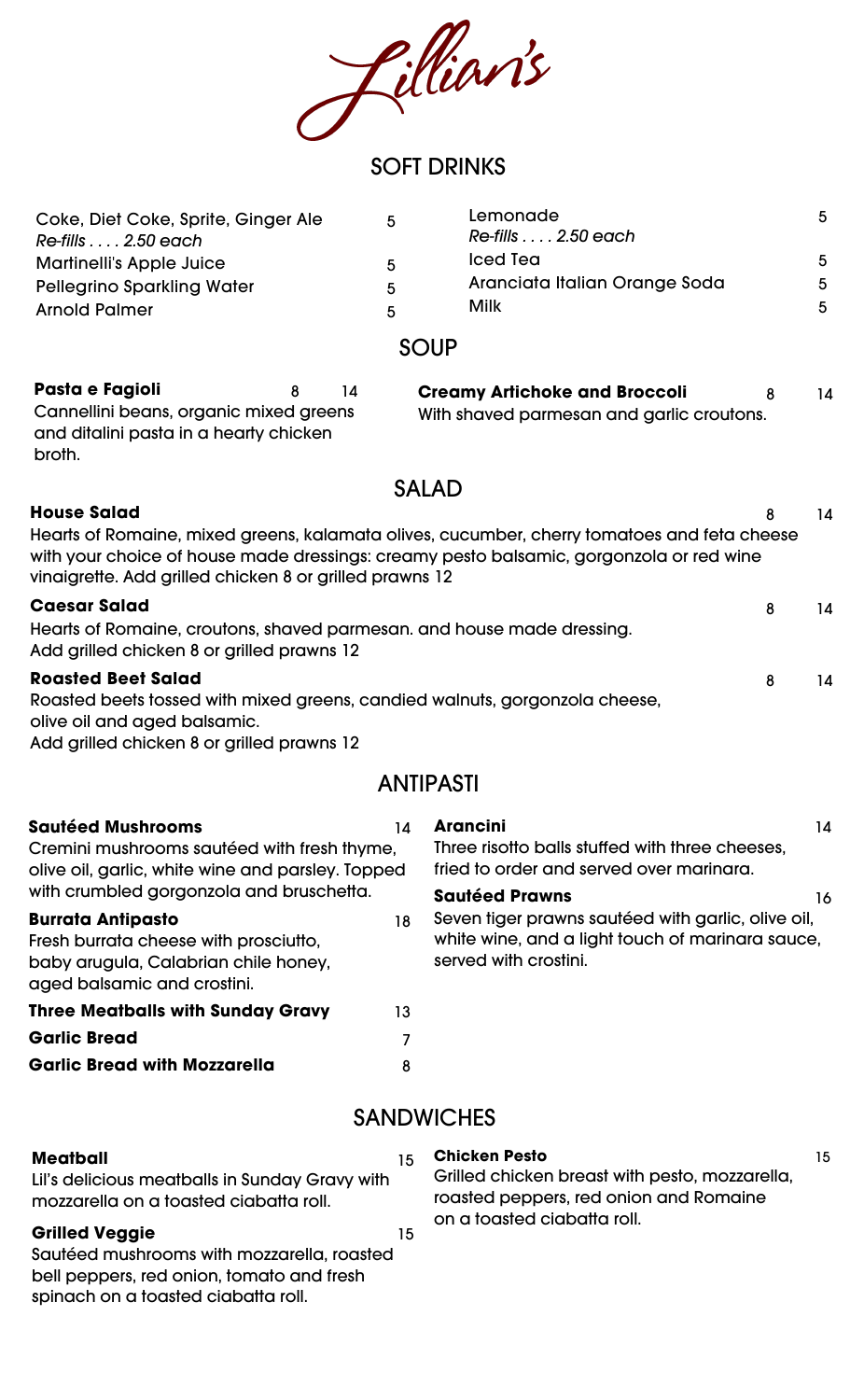# ENTREES

*For a gluten free option substitute polenta or gluten free penne pasta. Add grilled chicken 8, six grilled prawns 12, grilled 7oz filet mignon 26, two meatballs 7, Italian sausage 5 or substitute cheese ravioli 3.*

#### **Sunday Gravy** 21

Italian sausage, spare ribs, beef and pork simmered slow in a savory tomato sauce served with penne, spaghetti or fresh fettuccine. Add two meatballs . . 7 or Italian sausage . . 5

#### **Spaghetti alla Carbonara** 18

Apple wood smoked bacon, peas and pecorino Romano tossed with spaghetti and finished with a beaten egg yolk.

#### **Pesto Primavera** 18

Penne pasta tossed with basil pesto and fresh seasonal vegetables.

#### **Gorgonzola Fiochetti** 26

Fresh pasta pouches stuffed with caramelized pear and gorgonzola in a brown butter sage sauce with pecorino, topped with thin slices of artisanal coppa and arugula.

#### **Fettuccine Alfredo** 18

Fresh fettuccine tossed in butter, cream, garlic and parmesan with cremini mushrooms and spinach.

#### **Penne Margherita** 18

Penne pasta tossed with marinara, fresh basil and whole milk mozzarella.

#### **Spaghetti Marinara/Arrabbiata** 16

Spaghetti tossed with vine ripened tomatoes, garlic, olive oil, oregano and fresh basil. Ask for arrabbiata and we'll spice it up with imported Calabrian chiles.

#### **Chicken Parmigiana** 24

Organic free range chicken breast, crusted with parmesan and panko, fried and then baked with marinara, mozzarella and served with a side of penne marinara.

#### **Fish/Seafood of the Day**

Ask your server for tonight's fresh fish or seafood entrée. Market Price

| <b>Black Truffle Stuffed Gnocchi</b> | 22 |
|--------------------------------------|----|
| Your choice of sauce: pesto cream,   |    |
| tomato cream or gorgonzola cream     |    |
| all with cremini mushrooms.          |    |
| Add grilled chicken 8                |    |
| Add grilled prawns 12                |    |
| Add grilled 7oz filet mignon 26      |    |
| Eattuccing with Rraised Reef Daau    | מח |

**Fettuccine with Braised Beef Ragu** 22 All natural short ribs slow cooked with red wine, San Marzano tomatoes, rosemary, Calabrian chiles, garlic and peas tossed with fresh fettuccine.

#### **Ravioli in Tomato Cream Sauce** 17 Cheese ravioli in tomato cream sauce

with white wine and fresh basil.

## **Lil's Kitchen Special** 20

Penne primavera served with arrabbiata sauce, topped with mozzarella then baked to order.

#### **Prawns Diavolo** 24

Prawns sautéed in a spicy tomato sauce with white wine and garlic tossed with fresh fettuccine.

# **Prawns Scampi with Spaghetti** 24

Spaghetti tossed with six tiger prawns in a garlic, white wine butter sauce with capers.

**Lasagna** 24 A delicious blend of our Sunday Gravy, whole milk ricotta and mozzarella.

# **New York Steak Frites** 36

10 oz prime grade NY steak, char-grilled and topped with a blue cheese and rosemary compound butter, roasted broccolini and house cut fries.

# **Lil's Filet and Prawns** 46

7oz grilled filet mignon served over polenta, parmesan creamed spinach and five grilled tiger prawns.



*Serving locally sourced meat, fish and poultry.*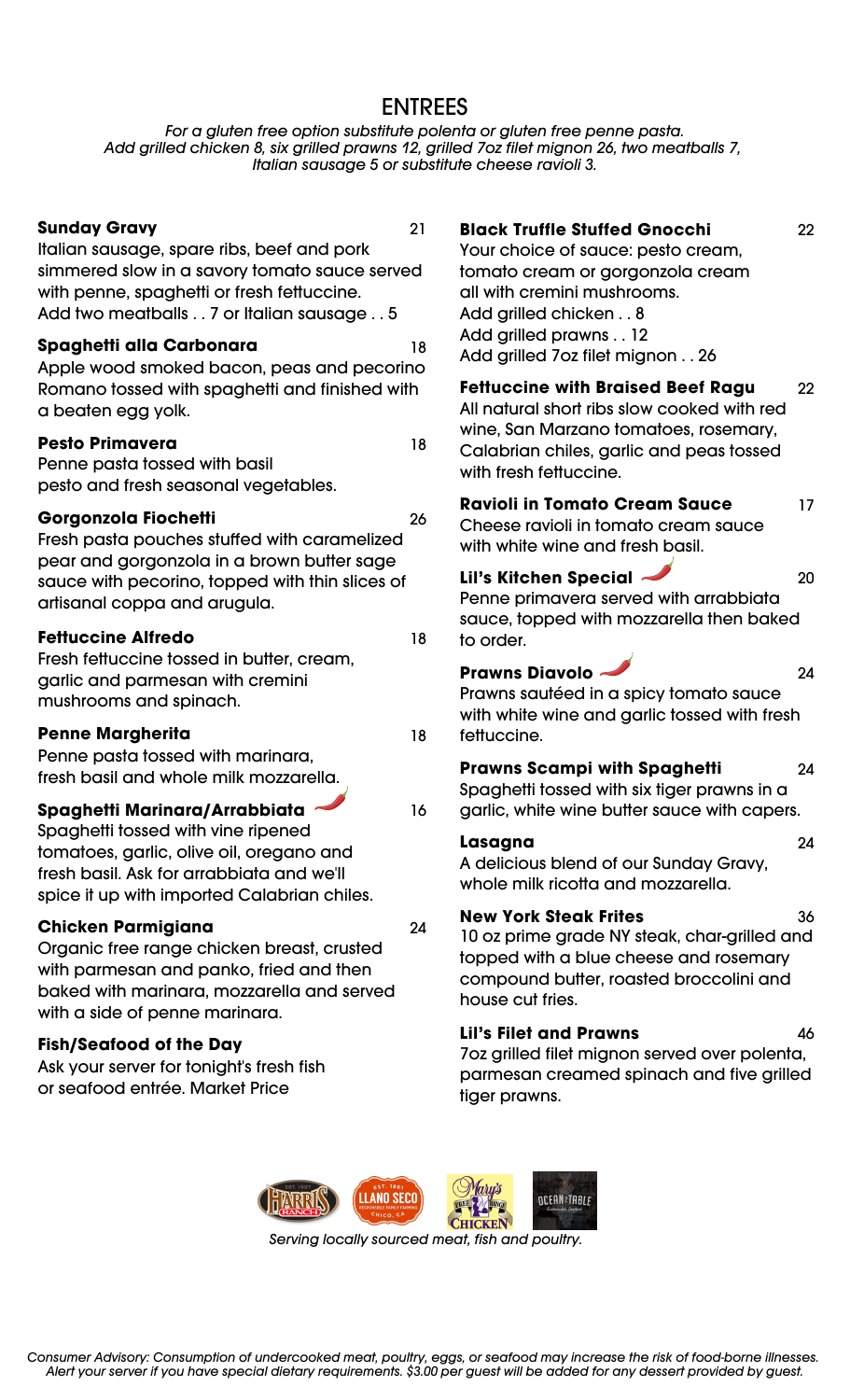

# **DRAFT BEER**

| <b>Almanac</b><br>Love Hazy IPA (6.1% ABV)                                    | 10 |
|-------------------------------------------------------------------------------|----|
| <b>Santa Cruz Mountain Brewing</b><br>Boardwalk Double Blonde (7.5 % ABV)     | 10 |
| <b>Fruition Brewing</b><br>"Say Please" Double IPA (8.4% ABV)                 | 11 |
| <b>Menabrea</b><br>Italian Amber Lager (5% ABV)                               | 9  |
| <b>North Coast Brewing</b><br>Scrimshaw Pilsner (4.5% ABV)                    | 9  |
| <b>Discretion Brewing</b><br>Pogonip Pale Ale with grapefruit zest (5.6% ABV) | 10 |

# **BOTTLED BEER/CIDER**

| <b>Modelo Especial</b>                                              |    | 7  |
|---------------------------------------------------------------------|----|----|
| Menabrea Blonde Italian Lager                                       |    | 7  |
| <b>Coopers Brewery Extra Stout</b>                                  |    | 7  |
| <b>Aspall Dry English Cider</b>                                     |    | 13 |
| <b>SPARKLING</b>                                                    |    |    |
| <b>Bianca Vigna</b><br><b>Brut Prosecco D.O.C.</b>                  | 10 | 38 |
| <b>Cleto Chiarli</b><br>Lambrusco Grasparossa di Castelvetro        | 10 | 38 |
| <b>Moet &amp; Chandon</b><br><b>Imperial Brut Reserve Champagne</b> | 22 | 85 |
|                                                                     |    |    |

# **WHITE WINES/ROSE**

| <b>Margerum</b><br>2021 Riviera Rose (Santa Barbara)                     | 11 | 42 |
|--------------------------------------------------------------------------|----|----|
| <b>Alois Lageder</b><br>2020 Pinot Grigio (Dolomites, Italy)             | 9  | 34 |
| <b>Bisci</b><br>2021 Verdicchio di Matelica (Marche, Italy)              | 10 | 38 |
| <b>Margerum</b><br>2021 Sauvignon Blanc (Happy Canyon, Santa<br>Barbara) | 11 | 42 |
| Lioco<br>2020 Sonoma County Chardonnay                                   | 13 | 50 |
| <b>Storrs</b><br>2020 Christie Vineyard Chardonnay (Santa Cruz           | 15 | 58 |

# **RED WINES**

Mountains)

| <b>Cantine Povero</b><br>2020 Barbera D'Asti                                                        | 9  | 34 |
|-----------------------------------------------------------------------------------------------------|----|----|
| <b>Piero Mancini</b><br>2020 Cannonau (Grenache) di Sardegna                                        | 11 | 42 |
| <b>Badia a Coltibuono</b><br>2019 Chianti Classico                                                  | 12 | 46 |
| <b>Alfaro</b><br>2019 Pinot Noir (Santa Cruz Mountains)                                             | 12 | 46 |
| <b>Birichino</b><br>2019 Saint Georges Old Vine Zinfandel                                           | 13 | 50 |
| <b>Eberle</b><br>2019 Vineyard Selection Cabernet Sauvignon (Paso<br>Robles)                        | 14 | 54 |
| <b>N</b> Castello Trebbio<br>2016 "De' Pazzi" Super Tuscan<br>60% Sangiovese, 20% Syrah, 20% Merlot | 16 | 60 |
| <b>Girolamo Russo</b><br>2019 a'Rina Etna Rosso (Sicily)                                            | 18 | 70 |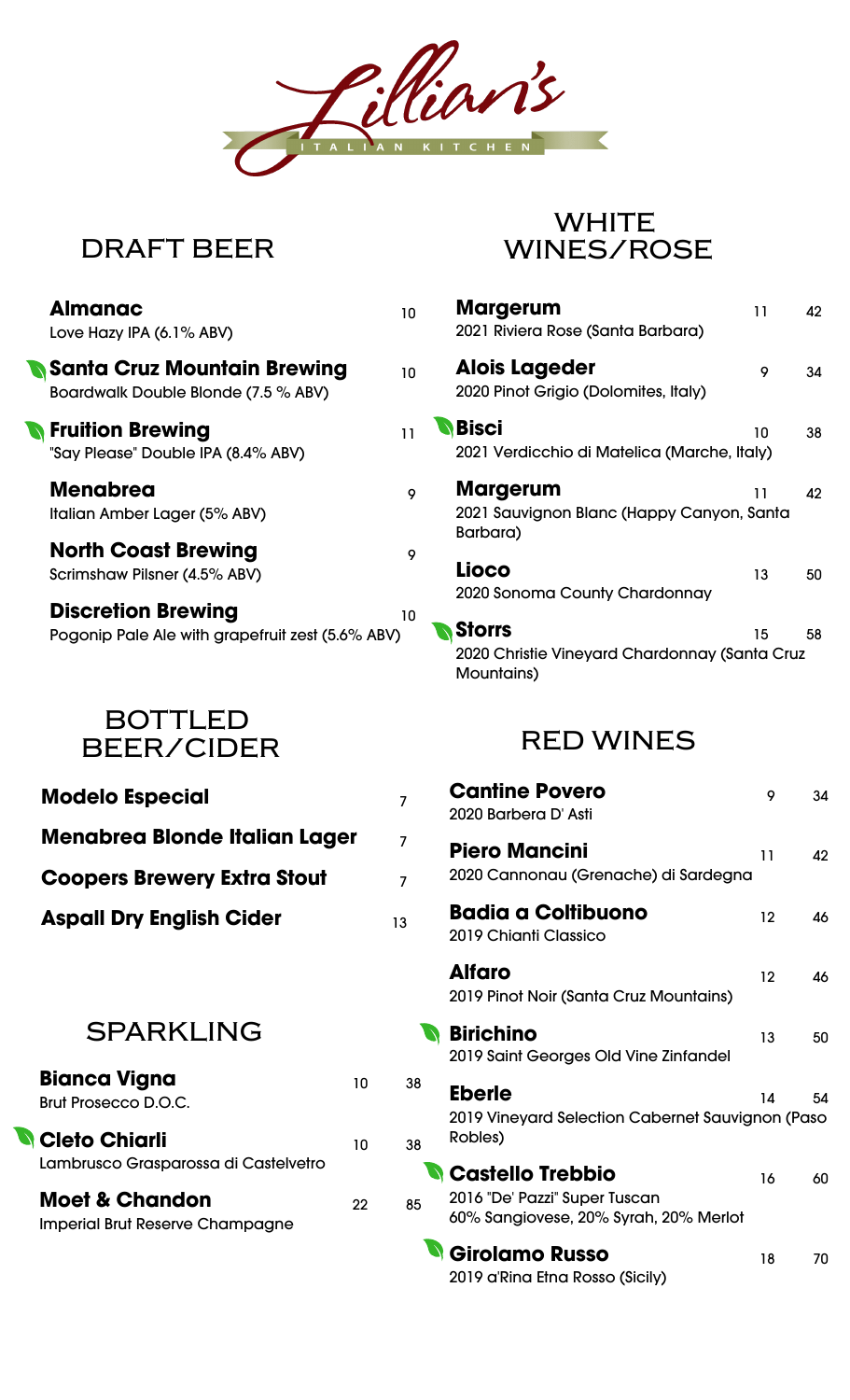# **BOTTLE ONLY**

# **SPARKLING**

| <b>Extra Brut Champagne</b>                                                          | 90 |
|--------------------------------------------------------------------------------------|----|
| <b>Drappier Champagne</b><br><b>Blanc</b> de Blanc Brut                              | 95 |
| <b>WHITE WINES</b>                                                                   |    |
| <b>Robert Weil</b><br>2019 Rheingau Riesling Trocken (Dry)                           | 50 |
| <b>Nikolaihof</b><br>2020 Wachau Hefabzug Gruner Veltliner                           | 55 |
| <b>Kathryn Kennedy</b><br>2021 North Coast Sauvignon Blanc                           | 50 |
| <b>Illumination by Quintessa</b><br>2018 Sauvignon Blanc                             | 65 |
| <b>Ramey</b><br>2019 Russian River Valley Chardonnay                                 | 65 |
| <b>Rombauer Vineyards</b><br>2020 Carneros Chardonnay                                | 75 |
| <b>N</b> Domaine Seguinot-Bordet<br>2018 Chablis Premier Cru Vaillons                | 65 |
| Girolamo Russo<br>2020 Etna Rosato                                                   | 60 |
|                                                                                      |    |
| <b>)OMESTIC</b>                                                                      |    |
| <b>Mindego Ridge</b><br>2017 Santa Cruz Mountains Pinot Noir                         | 75 |
| <b>Benovia</b><br>2019 Russian River Valley Pinot Noir                               | 75 |
| <b>Rhys Vineyards Alesia</b><br>2017 Santa Cruz Mountains Pinot Noir                 | 85 |
| <b>Trefethen Family Vineyards</b><br>2018 Napa Valley Merlot                         | 60 |
| Ramey<br>2018 Sonoma Coast Syrah                                                     | 60 |
| Stags' Leap<br>2018 Napa Valley Petite Sirah                                         | 70 |
| <b>Dry Creek Vineyard</b><br>2019 Old Vine Zinfandel (Sonoma)                        | 65 |
| <b>Orin Swift</b><br>2020 Eight Years in the Desert (Zinfandel Blend,<br>California) | 75 |
| <b>Rombauer Vineyards</b><br>2019 Zinfandel                                          | 75 |

| <b>Trefethan Family Vineyards</b><br>2018 Cabernet Sauvignon (Oak Knoll, Napa<br>Valley)       | 75  |
|------------------------------------------------------------------------------------------------|-----|
| <b>Stags' Leap</b><br>2018 Napa Valley Cabernet Sauvignon                                      | 95  |
| Justin<br>2018 Isosceles Cabernet Sauvignon Blend<br>(Paso Robles)                             | 95  |
| <b>Ridge Vineyards</b><br>2018 Estate Cabernet Sauvignon                                       | 110 |
| <b>Caymus Vineyards</b><br>2020 Napa Valley Cabernet Sauvignon                                 | 140 |
| <b>Vaso by Dana Estates</b><br>2015 Napa Valley Cabernet Sauvignon                             | 140 |
| <b>Antica-Antinori Family Estate</b><br>2017 Mountain Select Napa Valley Cabernet<br>Sauvignon | 95  |
| <b>ITALY</b>                                                                                   |     |
| <b>Felsina</b><br>2017 Berardenga Chianti Classico Riserva                                     | 65  |
| Tignanello Marchese Antinori<br>2017 Chianti Classico Riserva                                  | 85  |
| <b>Casanuova delle Cerbaie</b><br>2012 Brunello di Montalcino                                  | 100 |
| La Gerla<br>2015 Brunello di Montalcino                                                        | 110 |
| N Cordero di Montezemolo<br>2017 Monfalletto Barolo                                            | 95. |
| <b>N</b> Fratelli Revello<br>2017 Barolo                                                       | 70  |
| <b>Produttori del Barbaresco</b><br>2017 Barbaresco                                            | 85  |
| <b>Salvatore Molettieri</b><br>2010 Vigna Cinque Querce Taurasi (Aglianico,<br>Campania)       | 80  |
| Almadi<br>2014 Amarone della Valpolicella Classico                                             | 80  |
| <b>Speri</b><br>2017 Amarone della Valpolicella Classico                                       | 110 |
| Vignalta<br>2015 "Gemola" Colli Euganei Rosso<br>(70% Merlot, 30% Cabernet Franc)              | 85  |
| Gaja<br>2018 Ca'Marcanda "Promis" Super Tuscan 55%<br>Merlot, 35% Syrah, 10% Sangiovese        | 80  |
|                                                                                                |     |

**Look for the green leaf to indicate a wine that's been made with organic grapes, or biodynamic farming practices.**